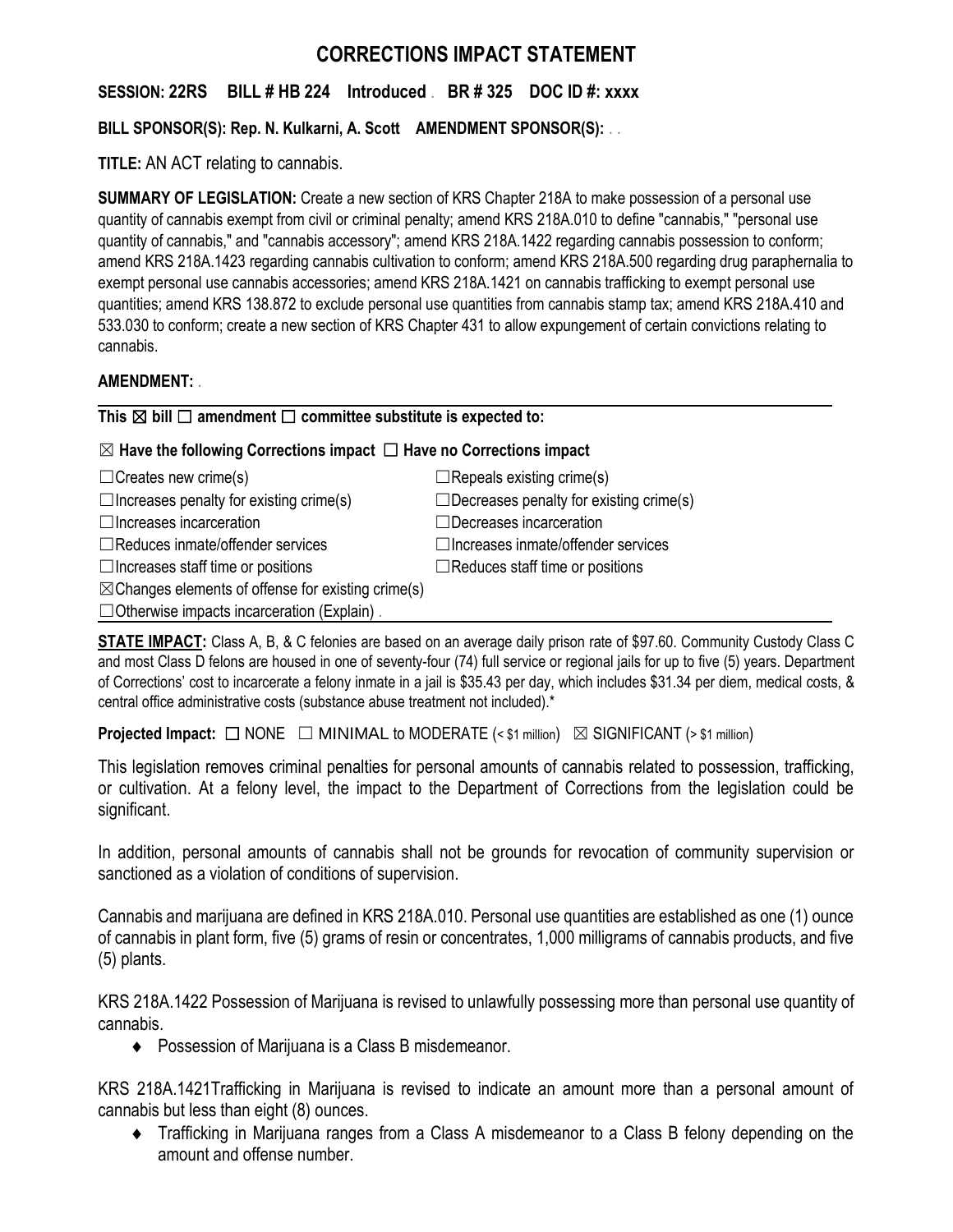KRS 218A.1423 Marijuana Cultivation is revised to indicate an amount of more than five (5) cannabis plants.

 Marijuana Cultivation is a Class D or Class C felony depending on the number of plants and subsequent offenses.

KRS 219A.500 Possession of Drug Paraphernalia is revised to establish an exception for cannabis accessories.

Possession of Drug Paraphernalia is a Class A misdemeanor.

KRS 218A.410 prohibits forfeiture. KRS 533.030 prohibits drug testing for cannabis as a condition of probation supervision. KRS 138.872 discusses marijuana stamp taxes for amounts other than personal use.

The legislation also establishes a retroactive expungement process for identified criminal marijuana related convictions for which the offense involved did not record a quantity of marijuana in excess of a personal quantity or a cannabis accessory. Eligible convictions include Possession of Marijuana, Trafficking less than eight ounces, Cultivation less than five (5) plants, and Drug Paraphernalia.

- Currently the Department of Corrections has 510 inmates incarcerated on marijuana related offenses:
	- 361 Trafficking in Marijuana,
	- 53 Cultivating Marijuana, and
	- 96 Possession convictions. (*Note: offenders may be incarcerated for other offenses or have multiple offenses*.)
- There are 5,003 community offenders on supervision for marijuana related offenses:
	- 1,931 Trafficking in Marijuana,
	- 366 Cultivating Marijuana, and
	- 2,706 Possession of Marijuana convictions.
- AOC records for FY 2021 reflect 289 Class D, sixty-one (61) Class C, and three (3) Class B felony convictions for marijuana related offenses. (*Includes inchoate offenses*.)

The legislation would reduce the number of offenders receiving convictions for possession, trafficking, and cultivation, though there would be individuals who continue to commit the offenses of possessing, trafficking, and cultivating beyond the quantities specified under the legislation.

The statutory changes as introduced will have an impact on supervision of offenders, substance abuse treatment, and drug testing/monitoring. There would be a minimal cost for the Department of Corrections to modify the offender management system. There would be a volume of work related to expungement, for both current and older records which may be eligible for expungement.

Cost to Incarcerate<br>A Class D Felony sentence is 1 to 5 years.

10 Class D Felons cost KY \$129,318.61 to \$646,593.03 1 Class D Felon costs KY \$12,931.86 to \$64,659.30 100 Class D Felons cost KY \$1,293,186.06 to \$6,465,930.31

**LOCAL IMPACT:** Local governments are responsible for the cost of incarcerating individuals charged with Class A or B misdemeanors and felony defendants until disposition of the case. The estimated impact will be based on the \$35.43 cost to incarcerate for the Department of Corrections, including \$31.34 per diem and medical that DOC pays jails to house felony offenders. This cost to incarcerate may not be the actual housing cost for the jail.\*

**Projected Impact:**  $\Box$  NONE  $\Box$  MINIMAL to MODERATE (< \$1 million)  $\boxtimes$  SIGNIFICANT (> \$1 million)

The legislation would reduce cannabis related convictions, providing a significant impact to the court system.

Under the legislation, cannabis could be possessed lawfully in small amounts, reducing the number of criminal convictions for Possession of Marijuana.